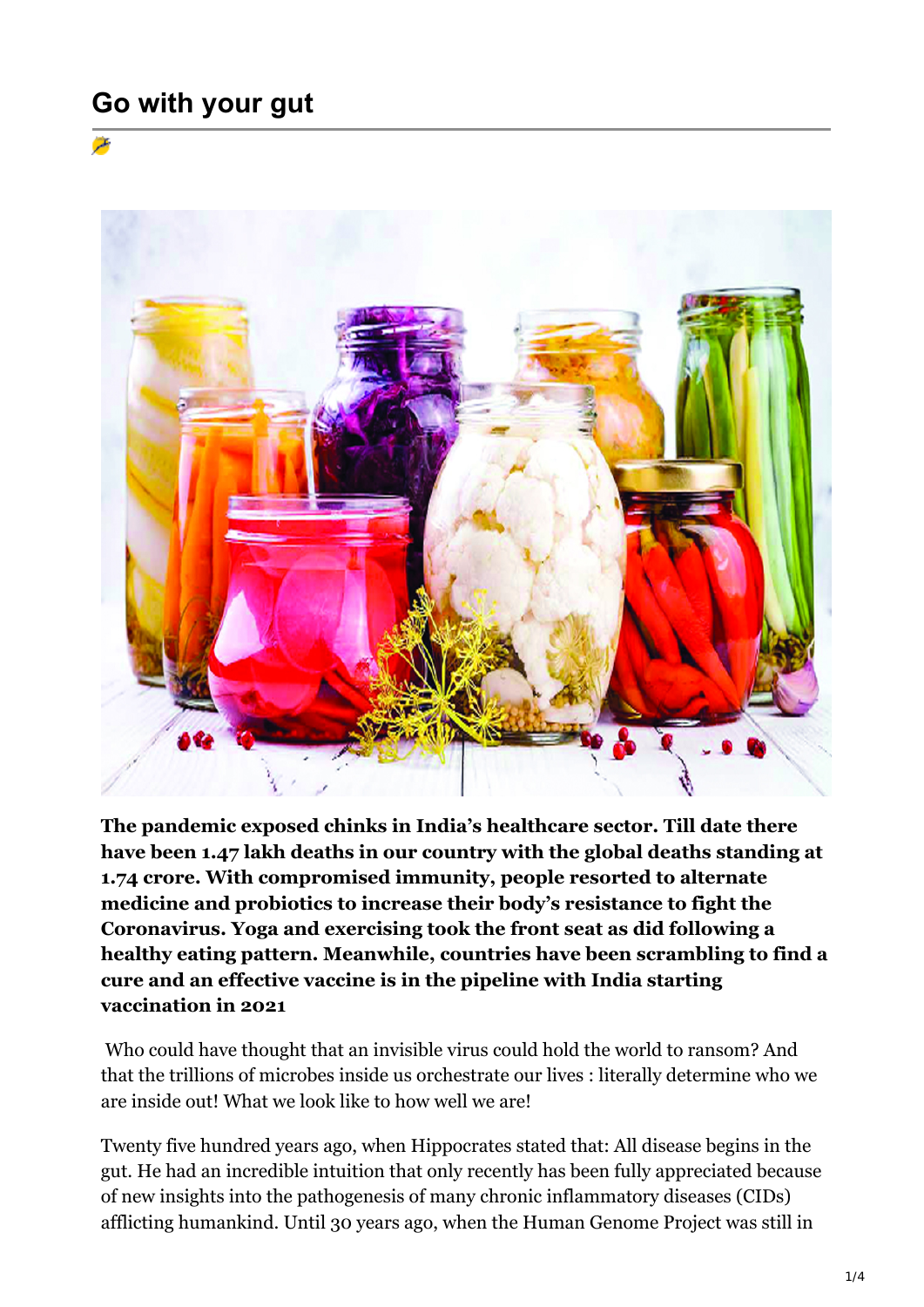its planning stage, the general hypothesis was that genetic predisposition and exposure to an environmental trigger were both necessary and sufficient to develop CIDs, including infectious, allergic, neuroinflammatory/neurodegenerative, autoimmune diseases, and cancer.

However, the epidemiological observation showing a major surge of CIDs during the past four decades in the Western hemisphere coincident with the declining rate of infectious diseases was at odds with the gene/environment paradigm. This generated the hygiene hypothesis supporting the notion that we had made ourselves too clean for our own good and that people embracing a Western lifestyle would slowly die of CIDs instead of rapidly succumbing to infectious diseases as still is happening in developing countries. (Alessio Fasano January 2020)

It is now clear that the gut microbiota is central to the pathogenesis of immune system disorders .While multiple mechanisms are involved, the immune system clearly plays a special role. Indeed, the breakdown of the physiological balance in gut microbial composition leads to dysbiosis, which is then able to enhance inflammation and to even influence gene expression.

Many might be surprised to learn that more than two-thirds of the immune system is located in the gut. The function of this system is to try and eliminate an invader by creating inflammation and activating antibodies to fight it. The immune system also eliminates the body's own cells when they become diseased.

In order to perform these activities, the cells of the immune system need to be able to tell friends from foes. Gut microbes again play a central role in this: during digestion, they break down fibre into small molecules which include short chain fatty acids (SCFAs). These SCFAs influence the immune function of the Gut and the activity of the T cells, the informants which help the body recognise friend from foe and decide whether or not to attack a cell.

A disturbance in the gut microbiome directly affects diseases such as inflammatory bowel disease, diarrhoea and many other digestive disorders. It can also be the starting point of several other chronic degenerative diseases outside the gut including asthma, skin diseases, autoimmune diseases and metabolic diseases.

Professor Sarkis Mazmanian, Professor of Microbiology at CalTech, who has studied the effect of Gut microbes on health for more than a decade, points out that: The balance of different bacterial species in the gut can influence whether the immune system becomes activated or not.

The connection between probiotics and immunity, although well-established in the scientific circles, is not easily understood by the common person. Decoding the role of probiotics in building immunity can lead to greater acceptance of these foods.

 Probiotic organisms exert a direct antagonist effect on harmful microbes by decreasing their numbers, impairing their metabolism, and also by directly stimulating our immune system. Seventy per cent of our immune system is governed by our gut (intestines).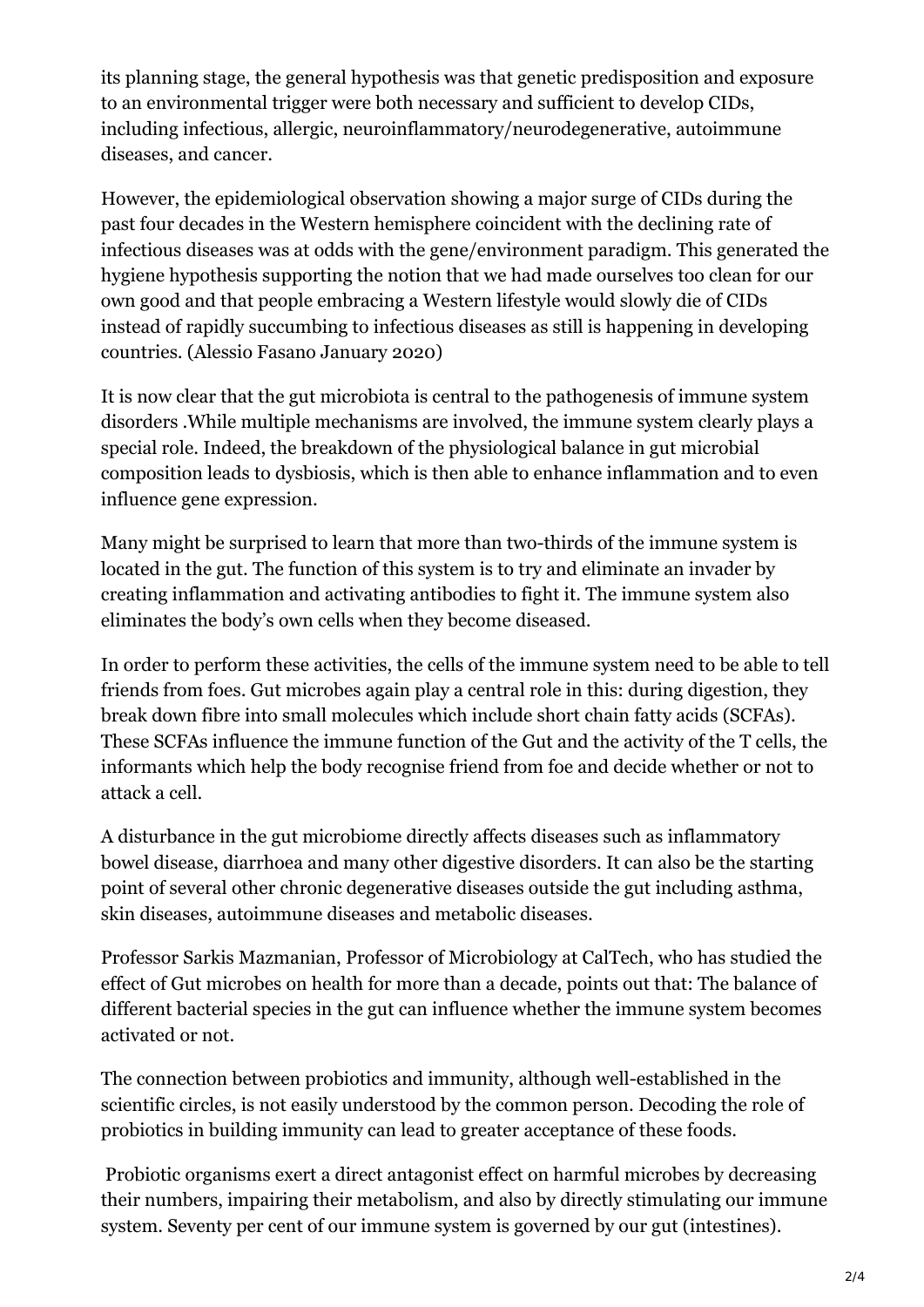Clearly, the gut is not just a digestive organ but is also the largest immune organ. The discourse around the health of the heart, liver and lungs has always been prevalent, but thanks to the pandemic, we have begun to take gut health more seriously.

 The simplest way to maintain a healthy gut is to ensure an adequate supply of macronutrients (carbs, proteins, fats) and micronutrients (vitamins, minerals) that can support the cells and tissues of the immune system. Besides a wholesome balanced diet, regular consumption of probiotics is linked to good immunity. The immune response relies upon the balance of the microbes residing in the gut. Manipulating the population of these microbes through the consumption of probiotics is a sureshot way to better immune health. Several strains of bacteria, including the genera lactobacillus and bifidobacterium, have been recognised for their ability to suppress pathogens and build up resistance to infections. However, it is critical to choose a scientifically proven and established probiotic strain for this purpose.

 The modus operandi of probiotics in their immunity-providing avatar is varied and complex. Explained in simple terms, on reaching the intestines, the probiotic bacteria get into a competitive mode to oust any disease-causing and aberrant microbes. Probiotic bacteria occupy the sites on the intestinal cell wall wherever adhesion is possible such that the disease-causing microbes do not get outnumbered.

All in all, probiotics augment our defense through antibody production, increasing natural killer-cell activity and the process of engulfing of foreign matter particles.

 Today we know that all diseases begin with inflammation in the gut and that two-third of our immune system resides here. The gut is the largest immune organ called gut associated lymphoid tissue and produces more antibodies than any other tissue in the body — B&T lymphocytes . If what we eat is wrong for our gut it is wrong for immunity. And that strengthening our gut means strengthening our immunity.

With 25 years of my clinical practice this concept has stood the test of time . The recognition of food sensitivities and gut health has made it possible for me to treat almost all diseases from the root including Diabetes, coronary artery disease, thyroid disorders, arthritis, asthma , psoriasis , depression to name a few.

While the pandemic has thrown up uncertainties, gloom & despair the good news is that it has also brought with it a positive impact by way of being a leveller & a time when immunity & diet have assumed unprecedented importance.

It's the perfect time to begin taking a deeper dive into the gut and heal yourself to build a resilient body.

*The writer is practicing clinical nutritionist, columnist, author, entrepreneur, researcher & welfare worker*

## **Conventionally yours | DR PARTAP CHAUHAN**